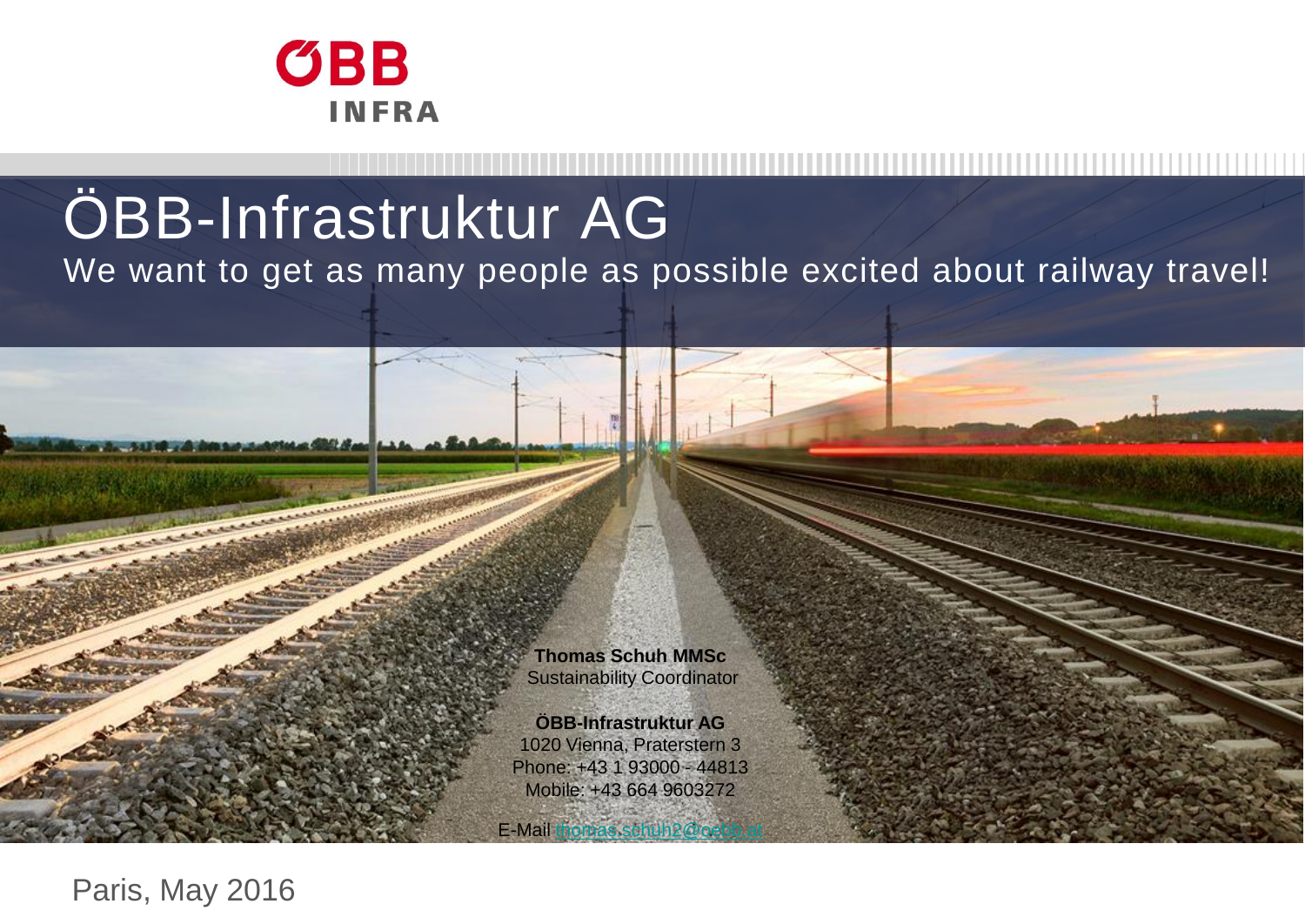#### **Data management**



#### **Contents:**

- **Datacollection on the spraying train**
- **Datacollection for other modes of application**
- **outlook**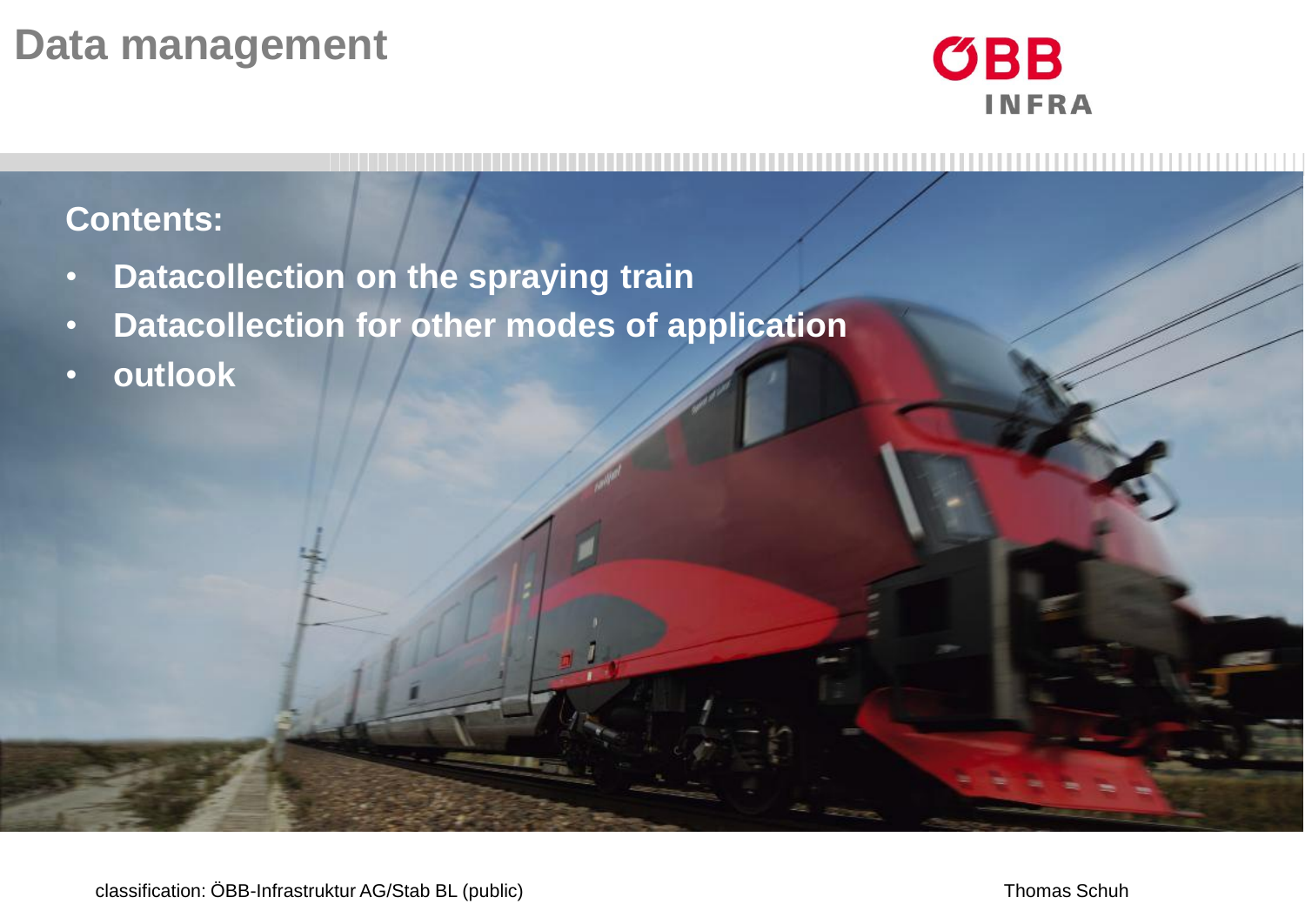# **Datacollection on the spraying train MMT**





#### A lot of sensors and automated measuring units are used for data collection at the MMT.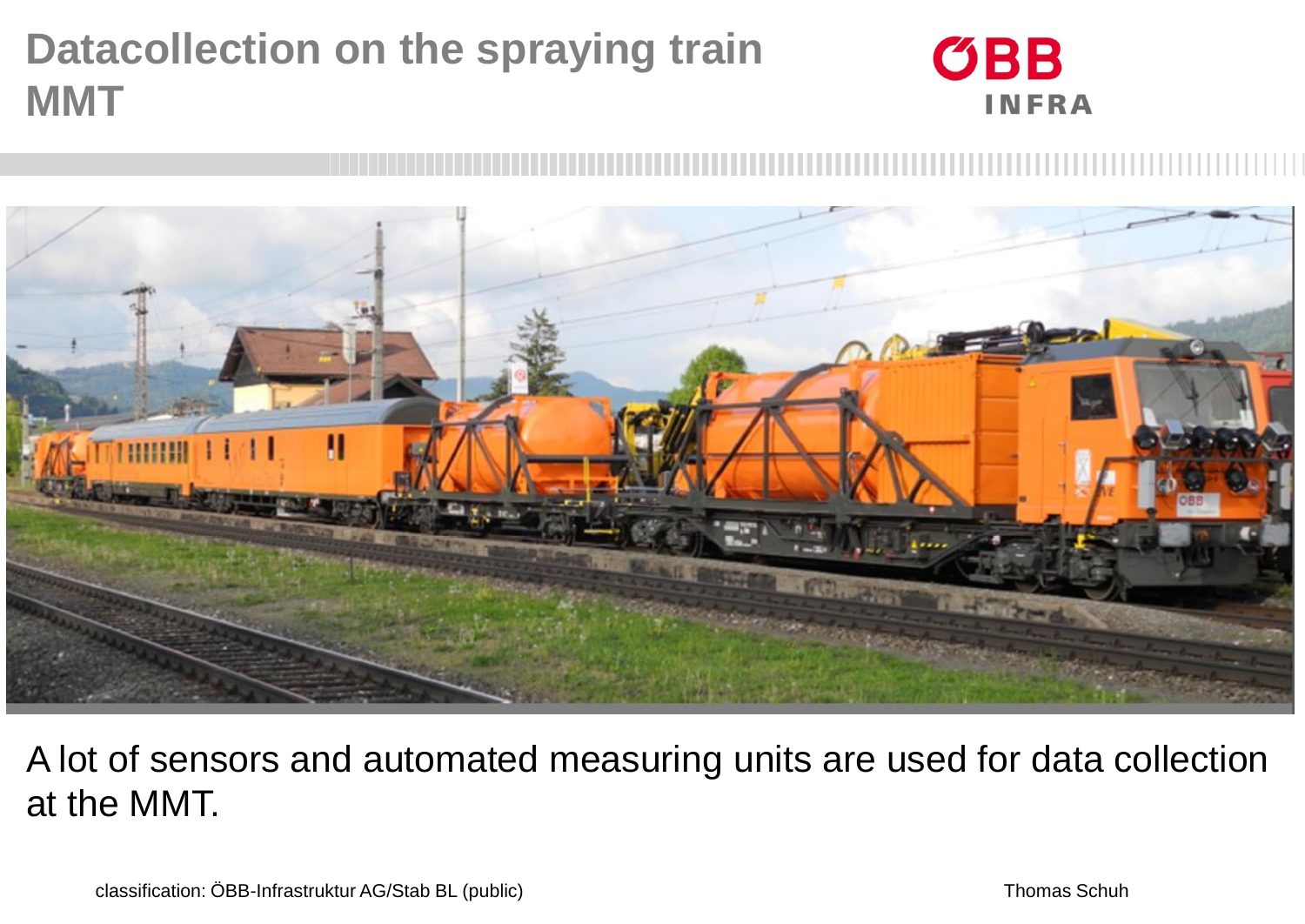#### **Datacollection on the spraying train MMT**



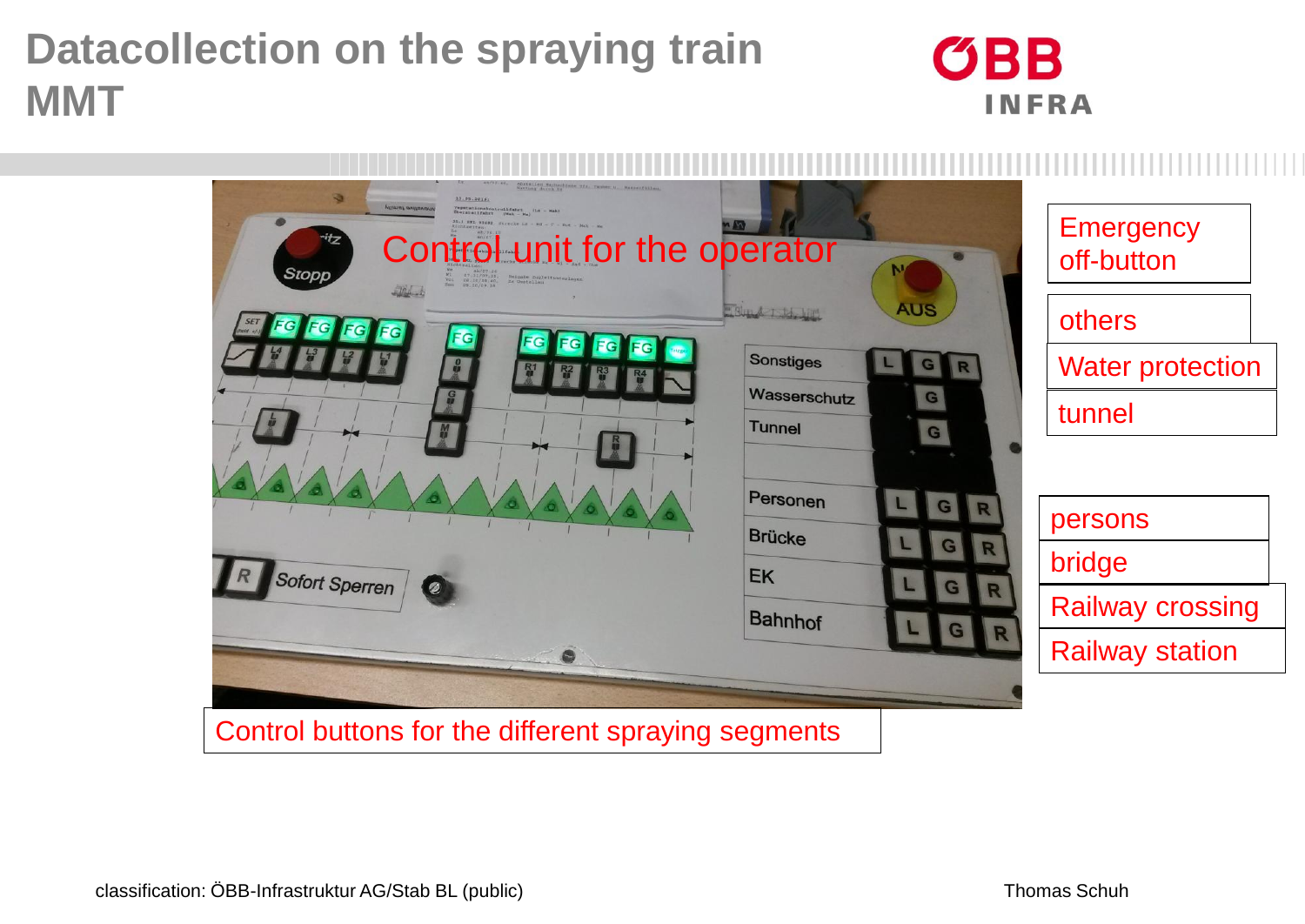### **Datacollection on the spraying train MMT**

A spraying protocoll is filed automatically containing:

- Type of spraying equipment
- Date and time
- Location (GPS)
- Operators
- Track-lenght total (km)
- Area total (ha)
- Sprayed area (ha)
- Volume of spraying broth

• Composition of spraying broth (herbicide, water, wetting agent) and total use of components

- Operation speed
- Meteorological data

Data is collected and processed at a central organisational unit at the head quarter, which is also reponsible for archiving

![](_page_4_Figure_15.jpeg)

![](_page_4_Picture_16.jpeg)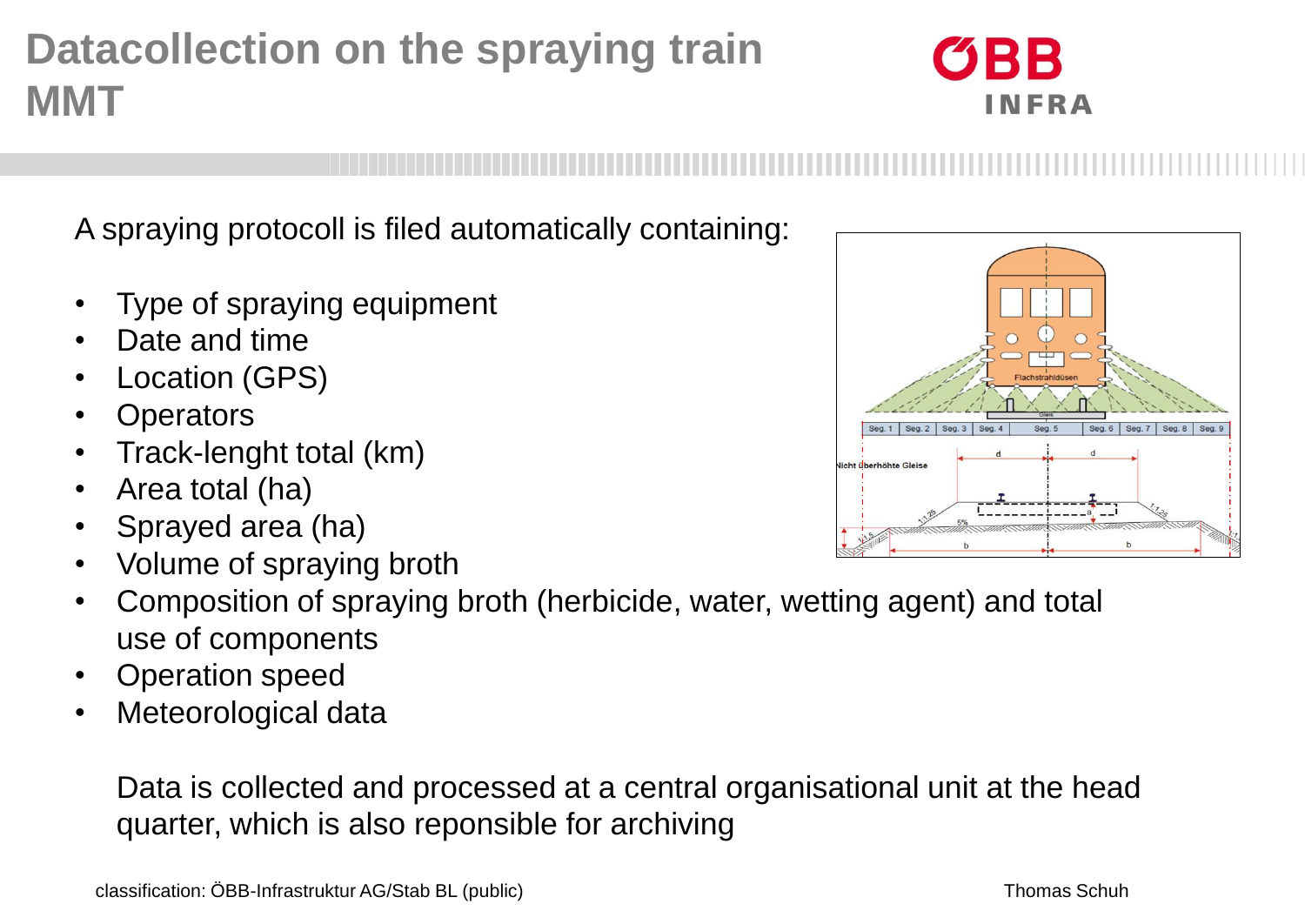### **Datacollection for other modes of application**

![](_page_5_Picture_1.jpeg)

A spraying protocoll has to be completed by the operators manually, with more or less the same information (acc. to the legal requirements for herbicide application)

Data is collected and filed at the regional headquarters.

![](_page_5_Picture_4.jpeg)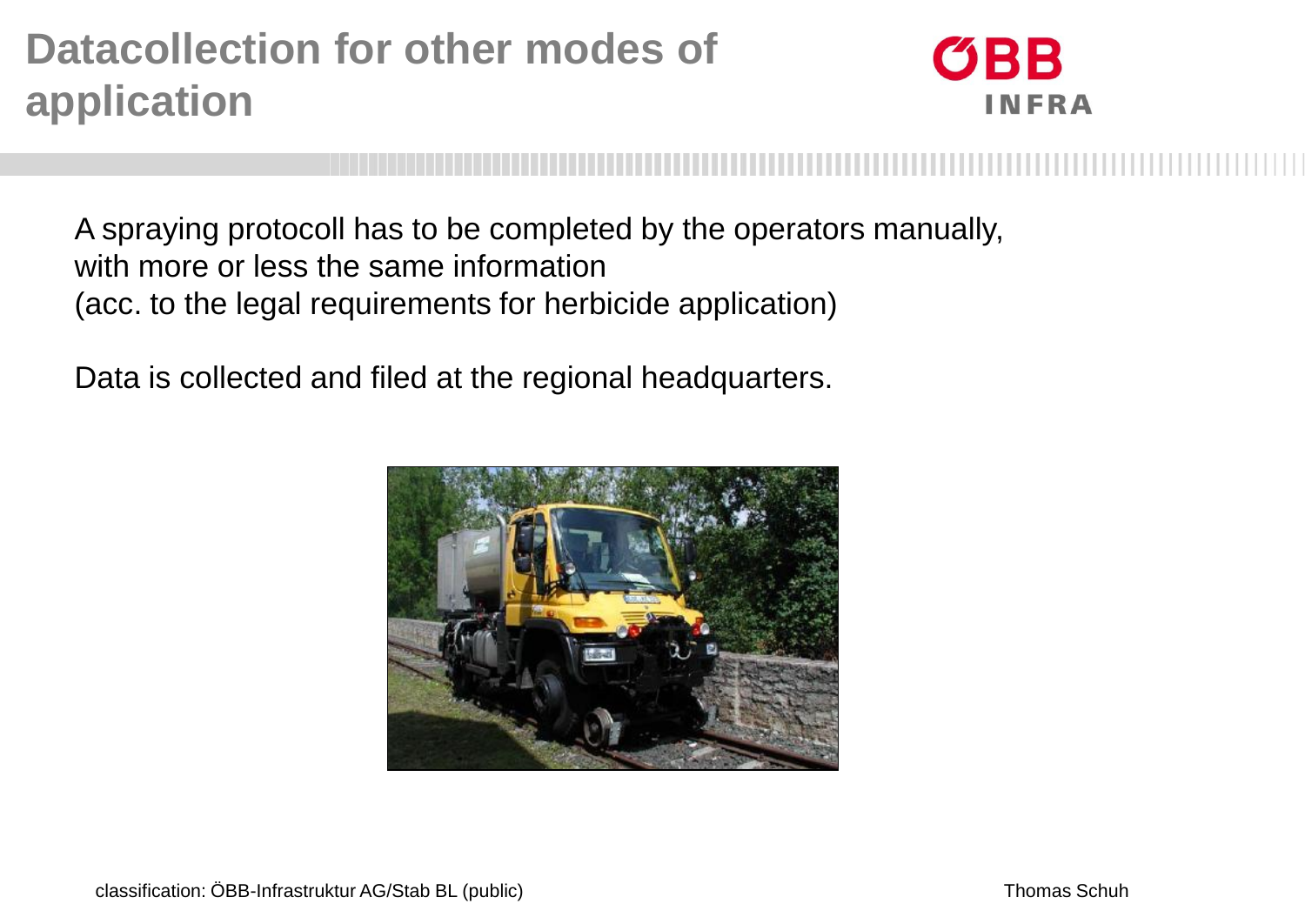#### **outlook**

BB **INFRA** 

- Managing board has ordered a project to optimize herbicide use
- Since 2015 ÖBB-Infra AG is working together with a NGO (very experienced and with a lot of know how concerning pesticides) in order to find new opportunities to a more environmental friendly vegetation control
- First results are promising but the project is still ongoing!